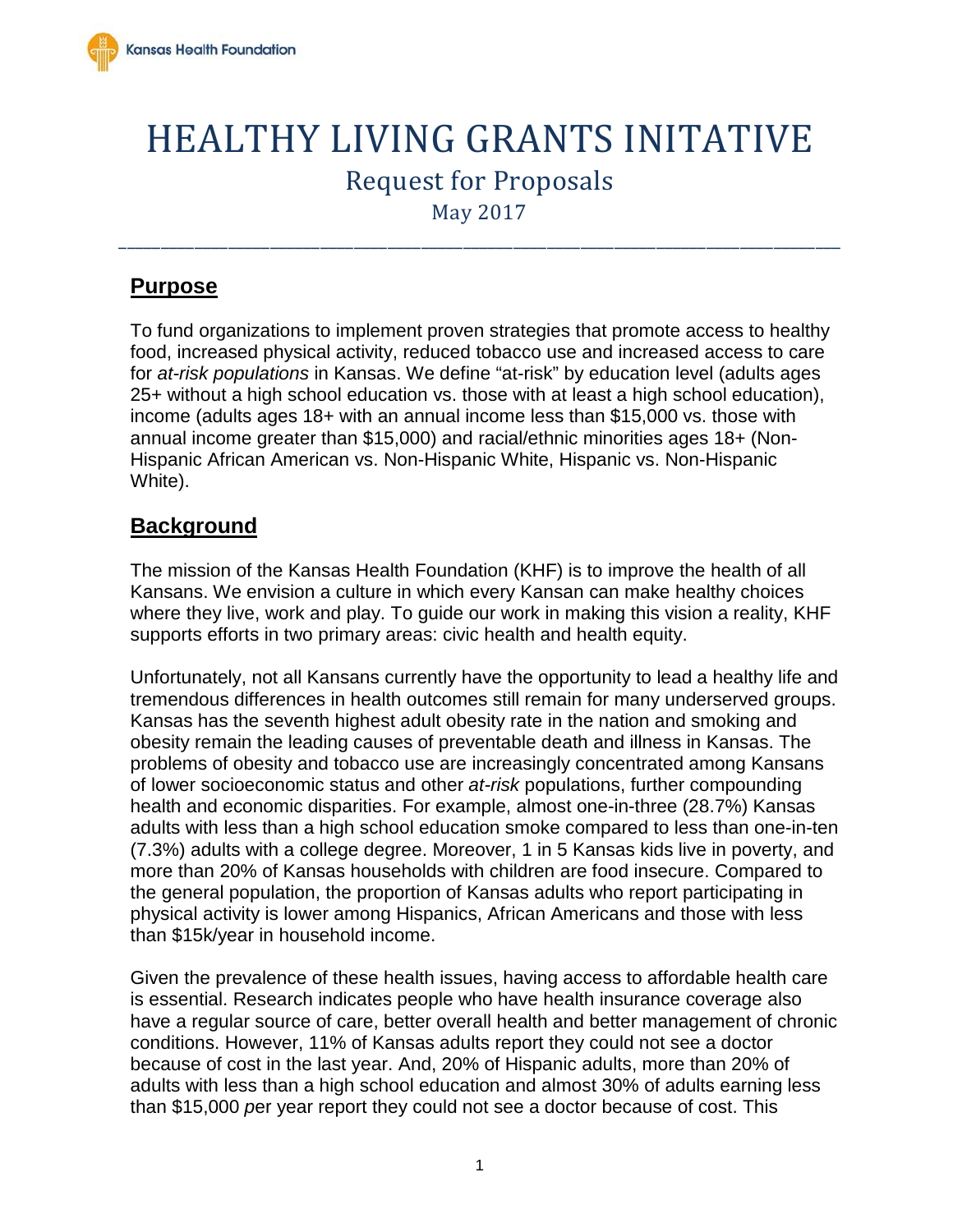emphasizes how these populations are disproportionately affected by these issues. Studies suggest residence zip code, household income, race and educational level have a strong relationship with health and are root causes of these differences.

In 2014, through the first successful Healthy Living Grant (HLG) Initiative, KHF funded 22 high-capacity organizations to carry out efforts focused on improving access to healthy foods, increasing physical activity and reducing tobacco use. KHF made awards to applicants whose proposed evidence-based work lacked only funding to be implemented. Grantees successfully implemented policy, systems or environmentallyfocused efforts in tobacco reduction, healthy food access and active living throughout the state. However, since the first HLG Initiative, KHF's focus areas have evolved to include increasing access to health care.

With this in mind, KHF is launching a second round of Healthy Living Grants, funding up to ten organizations to implement proven strategies, *targeting at-risk populations* in Kansas that promote:

- Access to healthy food
- Increased physical activity
- Reduced tobacco use
- Increased access to care

### **Introduction**

Through this Request for Proposals (RFP), KHF will fund up to ten nonprofit and government organizations with demonstrated success and experience to focus on improving health outcomes *for at-risk populations*. Funding through this RFP will support implementation of evidence-based, shovel-ready work to increase healthy food access and/or physical activity; decrease tobacco use; and /or increase access to healthcare. For the purposes of this RFP, "evidence-based strategies" refer to those recommended by leading health organizations (i.e., the Centers for Disease Control and Prevention, Institute of Medicine, Community Preventive Services Taskforce) or are otherwise supported by strong research and evaluation findings. Applicants will describe and substantiate the evidence base for proposed strategies.

While there are a wide range of potential evidence-based strategies that support healthy living, KHF recognizes personal changes are made in the context of the larger environment and that many health problems are related to conditions outside individuals' control. As a result, KHF is particularly interested in funding strategies that lead to implementation of policy, systems and environmental (PSE) interventions that support increased healthy food access, physical activity, access to healthcare and decreased tobacco use. For purposes of this RFP, applicants should use the following definitions for PSE interventions:

• Policy strategies include laws, ordinances, resolutions, regulation or written rules, for example, organizational policies that provide time off during work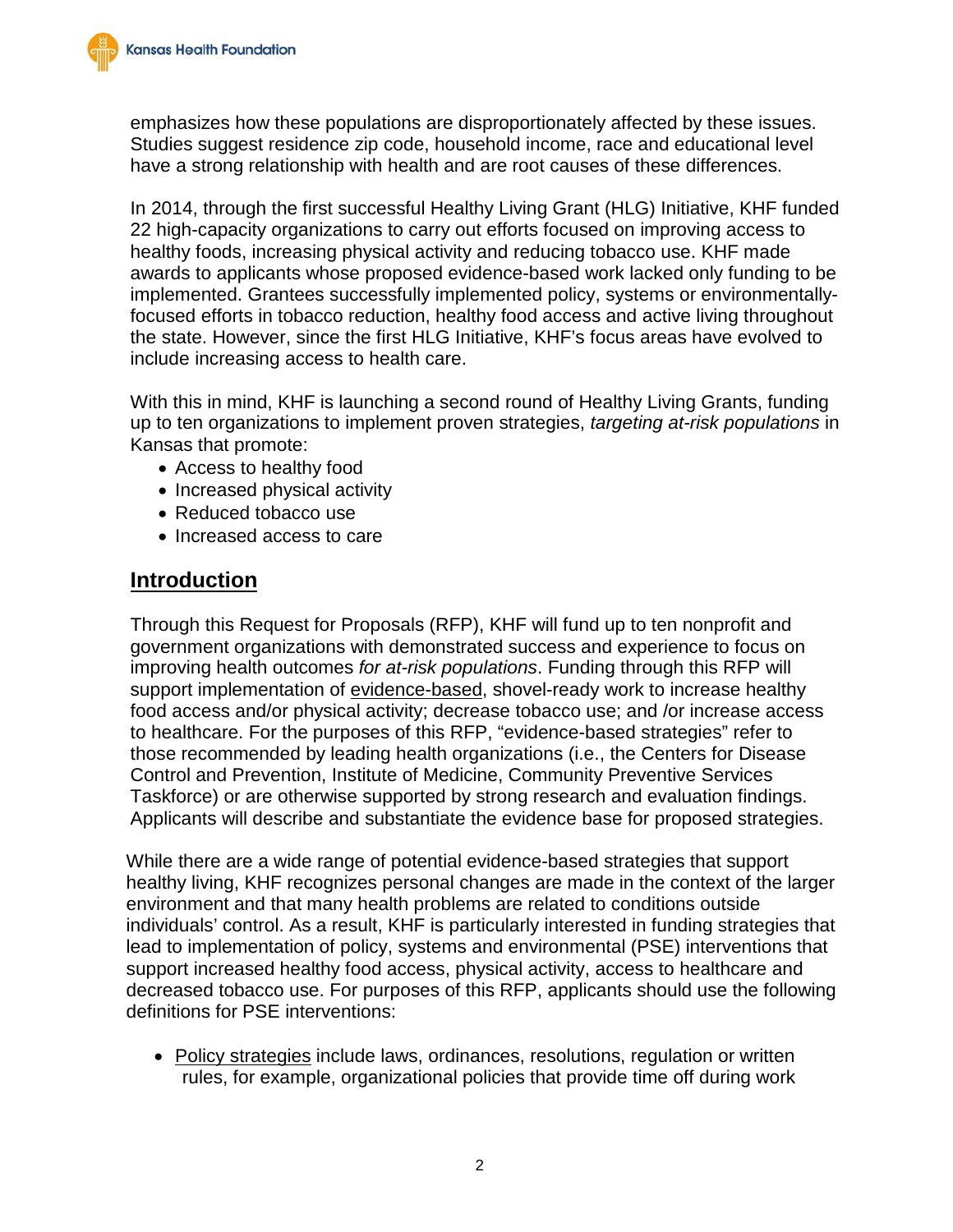hours for physical activity or ensure healthy food and beverage items are available in worksite cafeterias.

- Systems strategies impact possible choices and behaviors across an organization, institution or system, for example, changes to the school system to support physical activity throughout the school day and changes to health systems to ensure each tobacco-using patient is given evidence-based support.
- Environmental strategies involve physical or material changes to the economic, social or physical environment, for example, incorporating sidewalks, paths and recreation areas into community design.

KHF views PSE interventions as benefiting any individual who interacts with a broader system or environment. Programs for individual behavior change, on the other hand, are designed to support behavior change among a specified number of individuals through the delivery of information or services. *Through this RFP, KHF will fund only those programs for individual behavior change that support broader changes in policies, systems or environments*. For example, training healthcare providers to screen for tobacco use and provide brief counseling/referral is a program that may be eligible for funding *if* the training is part of a broader effort to institute an evidencebased intervention within a health care system. It is the responsibility of applicant to clearly describe any program for individual behavior change being proposed and the extent to which it is related to a PSE intervention.

Through this RFP, grant funds may support activities to implement a PSE intervention that has already been adopted by a decision-making body and activities likely to result in PSE interventions being adopted. KHF anticipates funding a range of communication and advocacy efforts to strengthen support for PSE interventions.

# **Initiative Objectives and Requirements**

KHF envisions a Kansas in which every Kansan can make healthy choices where they live, work and play. Unfortunately, not all Kansans have the opportunity to lead a healthy life, and tremendous differences in health outcomes still remain for many. The intent of this RFP is to fund up to ten evidence-based, successful efforts that will demonstrate progress toward increased access to healthy food, increased physical activity, reduced tobacco use and/or increased access to care for *at-risk populations* in Kansas. Recognizing these disparities, KHF focuses our work in two primary areas - Civic Health and Health Equity.

Within Health Equity, KHF has identified four priority impact areas and subsequent indicators to measure and track change:

- 1) Increase Access to Care
	- a. Proportion of Kansas adults with health insurance
	- b. Proportion of Kansas adults who could not see a doctor because cost was a barrier
	- c. Proportion of Kansas adults who had a routine check-up in the past year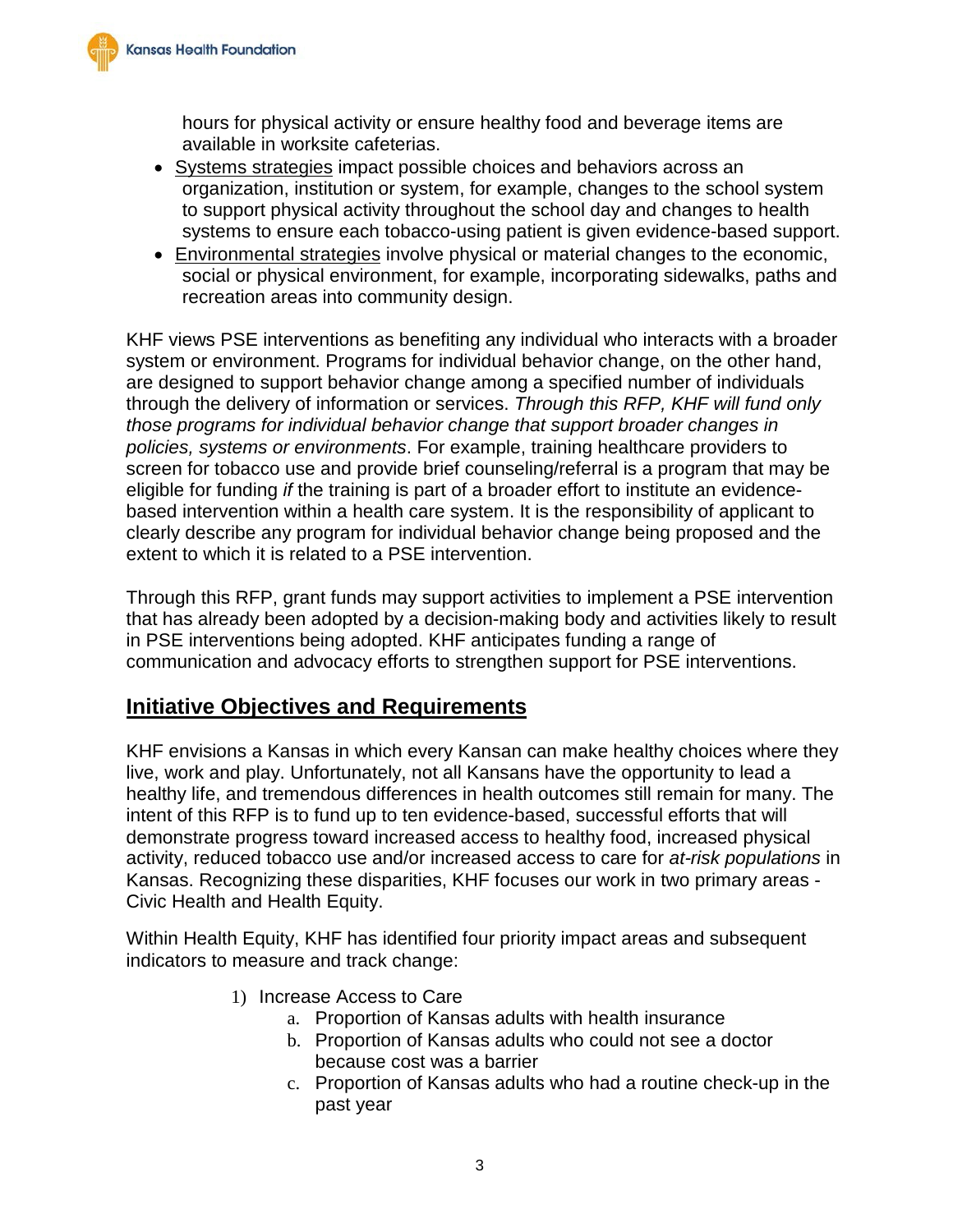

- d. Proportion of Kansas adults who visited a dentist or dental clinic in the past year
- 2) Decrease Tobacco Use
	- a. Proportion of Kansas adults who smoke cigarettes
	- b. Proportion of Kansas adults with mental illness who smoke cigarettes
- 3) Increase Physical Activity
	- a. Proportion of Kansas adults participating in physical activity
	- b. Proportion of Kansas youth participating in physical activity
- 4) Increase Healthy Food Access
	- a. Overall food insecurity in Kansas
	- b. Proportion of Kansas adults eating vegetables
	- c. Proportion of Kansas adults eating fruit
	- d. Proportion of Kansas youth eating vegetables
	- e. Proportion of Kansas youth eating fruit

These indicators are also being tracked on a subpopulation level to help KHF better understand and tackle the health disparities for the *at-risk* populations noted in the "Purpose" section of the RFP.

Grantees are required to have one staff member designated as the point of contact for this initiative. This staff member would have a leading role within applicant organization as they would be the primary contact for KHF, if funded, and required to attend all meetings related to the initiative.

To avoid any real or perceived conflicts of interest, KHF reserves the right to not fund organizations that contract with or receive funding (including grants or sponsorships) from tobacco companies or soft drink manufacturers. Applicants must include a signed statement describing any financial relationship with tobacco companies or soft drink manufacturers.

### **Who Should Apply**

A broad range of organizations may be supported through this RFP, such as:

- Organizations representing perspectives of population groups disproportionately affected by obesity and tobacco use and those addressing lack of access to healthcare;
- Health care providers and systems;
- Local and state government;
- Academic institutions;
- Housing authorities;
- Organizations with expertise in chronic disease prevention and health promotion;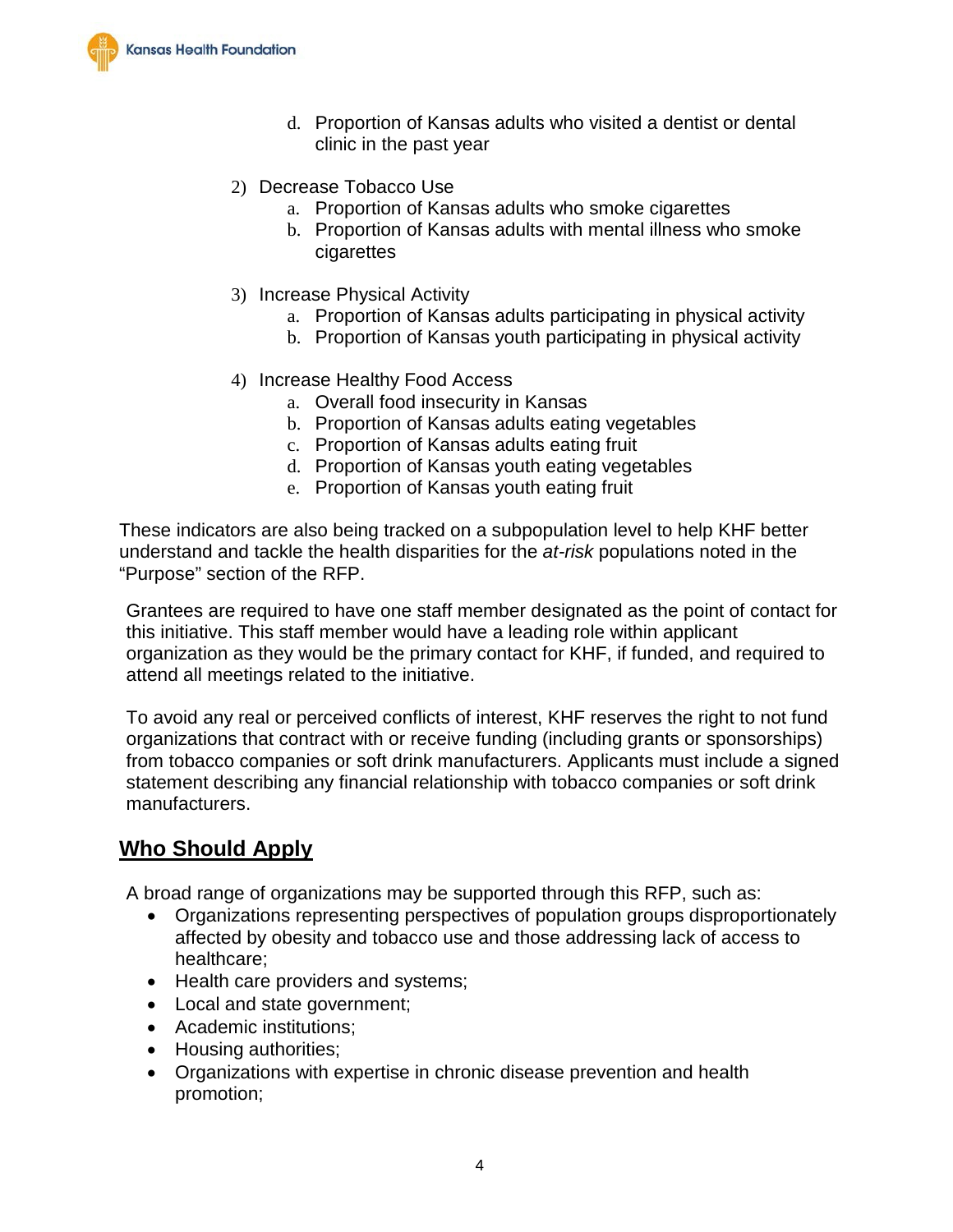

- Local tobacco or chronic disease prevention coalitions;
- Organizations serving school systems and childcare providers;
- Membership organizations;
- Parent organizations; and
- Neighborhood associations.

Eligible applicants are tax-exempt organizations under Section 501(c)(3) of the Internal Revenue Code and government organizations well-positioned to implement strategies related to these RFP objectives. Applicant organizations will be classified as a governmental organization or a "public charity" [under Section 509(a)(1) or (a)(2) of the Code].

Grants will be awarded to organizations whose proposals include:

- Evidence of successes and experience with improving health outcomes *for atrisk populations*;
- Demonstrated success and experience with implementation of *policy, systems and environmental (PSE) interventions*;
- A strong multi-sector approach; and
- Strategies that leverage or build upon efforts funded by other state, federal or foundation grants.

### **Available Funding and Grant Period**

KHF anticipates funding up to ten organizations. Applicants may apply for a total award amount up to \$100,000. The grant period begins Oct. 1, 2017 and ends Sept. 30, 2019. The maximum grant period is 24-months. Full payment will be made at the start of the grant term.

### **Application Deadline**

Grant proposals must be submitted via KHF's electronic submission process **by 5:00 PM CST on Thurs., June 29, 2017**. Planning to submit the proposal well ahead of the deadline enables applicants to accommodate unforeseen technical issues.

# **Grant Exclusions**

Grant funds may **not** be used to support:

- Lobbying as defined by the US Internal Revenue Code (IRC), section 4945(d)(1). A wide range of advocacy activities that do not represent lobbying may be supported through Healthy Living funding.
- Programs for individual behavior change (i.e., weight loss programs, chronic disease self-management programs, or the provision of tobacco cessation services) will not be considered unless they are clearly part of an overall PSE strategy.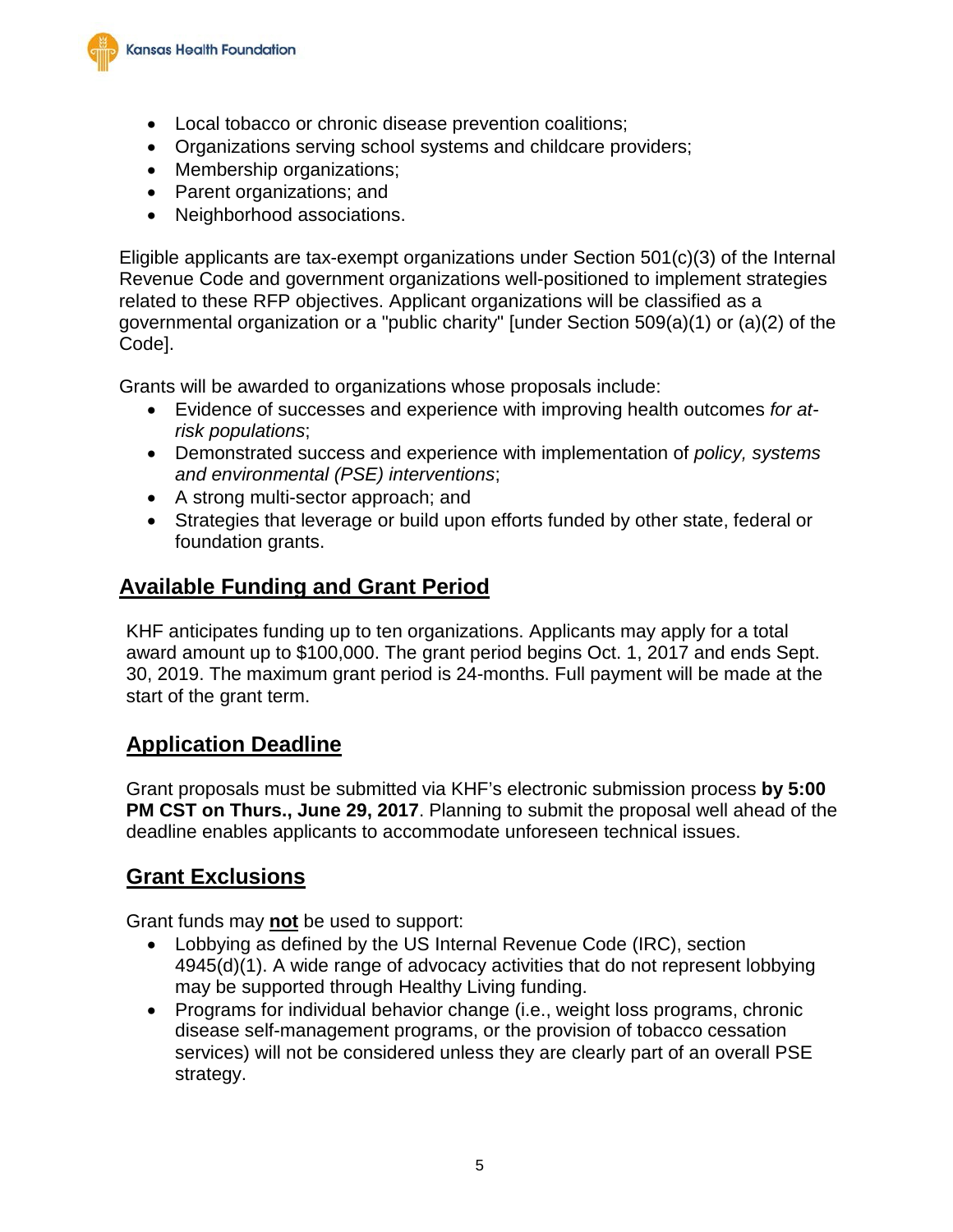

- Community design construction (i.e., pedestrian walkways and bicycle paths) will not be considered unless it is clearly part of an overall PSE strategy.
- Any of the following activities:
	- o Medical research
	- o Contributions to capital campaigns
	- o Operating deficits or retirement of debt
	- o Endowment programs not initiated by the Foundation
	- o Vehicles, such as vans or buses
	- o Medical equipment
	- o Real estate acquisitions
	- o Direct mental health services
	- o Direct medical services

### **RFP Webpage**

Applicants will find a webpage dedicated to information about this RFP at [http://kansashealth.org/grant-opportunities/hlg/.](http://kansashealth.org/grant-opportunities/hlg/) In addition to basic details about the RFP, this site also includes a pre-recorded informational webinar, links to required attachments and a list of Frequently Asked Questions about the RFP.

### **Meeting and Reporting Requirements**

Each quarter, grantees report on progress being made toward stated goals and participate in evaluation as requested by KHF. Grantees participate in quarterly checkins with KHF, at least one of which will be an in-person site visit. In addition, applicants should plan and budget for one, one-day meeting in Wichita *per grant year*.

Grantees will submit grant and financial status reports according to the schedule outlined in the grant agreement.

#### **Proposal Requirements**

Submit proposals using KHF's online proposal module. To be considered, submissions must include:

- A. Cover page (completed online)
- B. Proposal Narrative (attached/uploaded with online proposal)
- C. Proposal Objectives Template (attached/uploaded with online proposal)
- D. Budget and Justification Template (attached/uploaded with online proposal)
- E. Acknowledgement of Agreement Review (attached/uploaded with online proposal)
- F. Financial Relationship Statement Template (attached/uploaded with online proposal)
- G.Overall Proposal Revenue Table Template (attached/uploaded with online proposal - *if* applicable)
- H. Financial Documents (attached/uploaded with online proposal)
- I. Letters of Support (attached/uploaded with online proposal), *if* applicable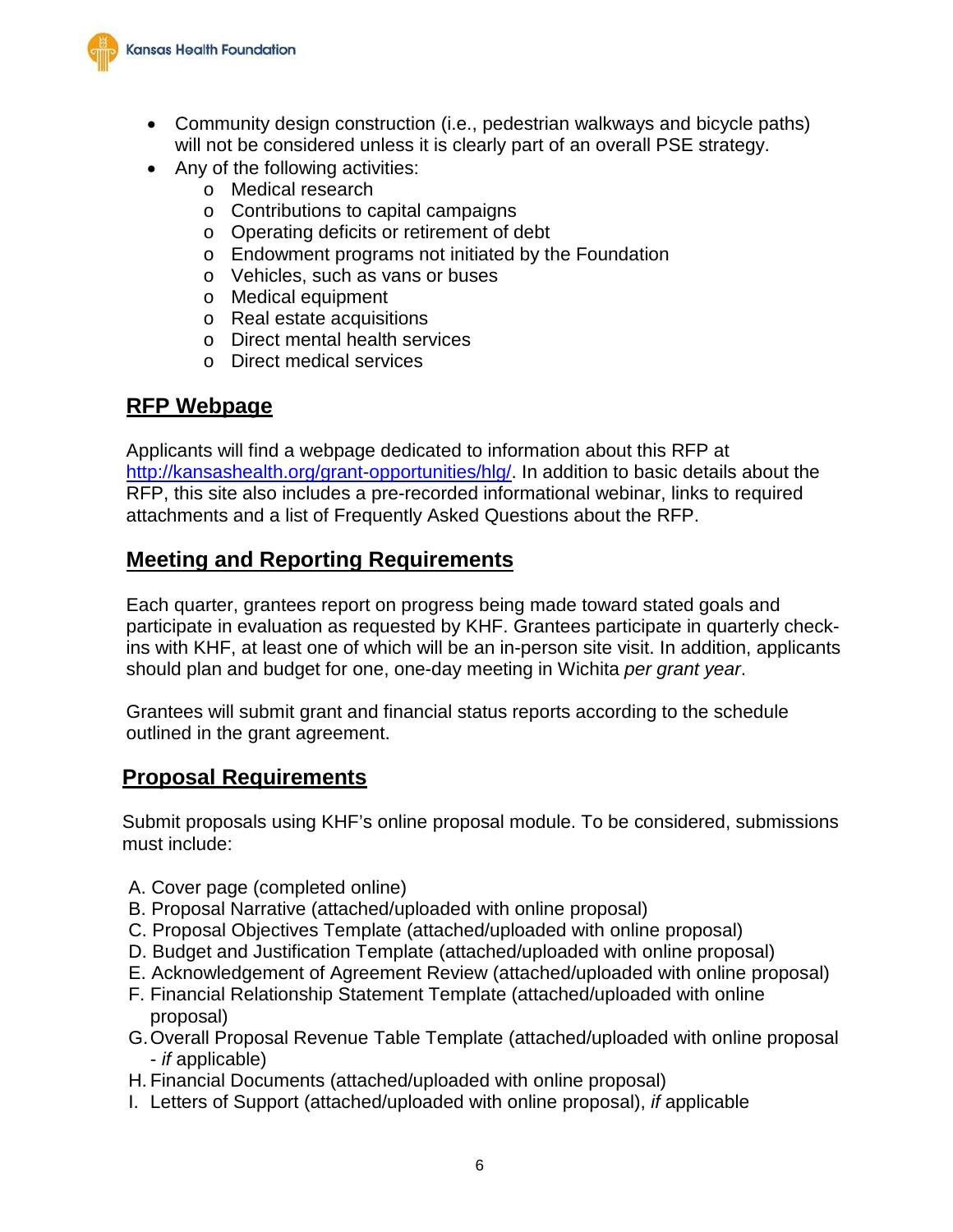

### A. Cover Page

The cover page is completed online and requires the following information:

- Organization information (name, address, phone, email, etc.)
- Contact information:
	- o Person authorized to sign the grant agreement
	- o Person responsible for completing the proposal
- Project title
- Project term

#### B. Proposal Narrative

The proposal narrative is limited to 17 single-spaced pages and must be developed using 12-point Times New Roman font and one-inch margins. Clearly organize the proposal narrative using the following four sections.

- 1. Executive Summary (up to one, single-spaced page)
	- This section is not scored but should provide KHF staff with an overview of the proposed activities and intended outcomes.
	- Provide the following on the Executive Summary page:
		- o Full name and email address of the person responsible for completing the proposal.
		- o Project title.
		- o Requested funding amount.
		- o Requested funding period.
		- o Focus of the grant proposal.
		- o Brief narrative overview of the proposal. KHF draws from this narrative when announcing grant awards.
- 2. Applicant Capacity and Experience (up to four, single-spaced pages)
	- Describe applicant organization's mission and how this proposal is related to that mission.
	- Describe applicant organization's capability and resources to ensure timely start-up and implementation of the proposed activities.
	- Identify and describe qualifications and related experience of key personnel who would direct/oversee the proposed effort.
		- o Include length of service of Executive Director/Manager in their current role and past experience(s) in leadership positions; and
		- o Describe the role of the board of directors and the current board's level of engagement
- 3. Issue Area (up to four, single-spaced pages)
	- Identify and describe the issue area (including relevant policies, systems, and environments) to be addressed.
	- Identify and describe the population to be engaged by applicant organization and disparities experienced by this population.
		- o Include and describe any direct relationships applicant organization has with leaders in these communities.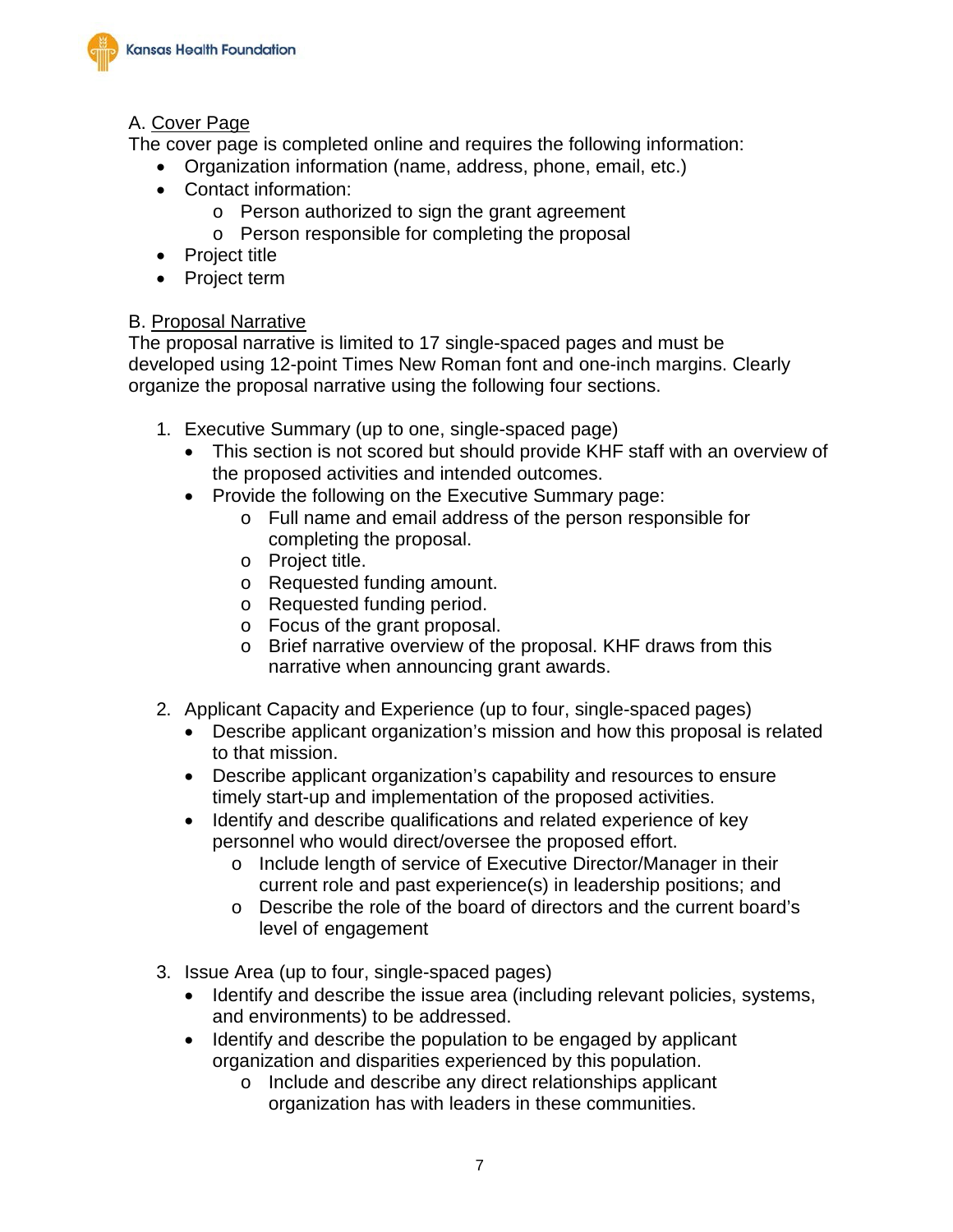

- 4. Proposed Project Plan and Timeline (up to eight, single-spaced pages) Provide adequate detail enabling reviewers to clearly understand the plan.
	- Provide narrative description of proposed strategies and implementation.
		- o If the proposal includes "programs for individual behavior change" or "community design construction," clearly describe how these activities will support a broader systems and/or environmental change as KHF will not provide funds for the sole purpose of supporting programs or community design construction.
	- On a single page, within the eight-page total for this section, provide a timeline to clearly identify the major activities to occur during each quarter of the grant term.
	- Provide an overview of the evidence to support proposed strategies.
		- o Substantiate your proposed strategies are "evidence-based" by citing supporting reports, publications, or evaluation findings.

#### C. Proposal Objectives Template

Provide five-to-ten SMART (specific, measurable, attainable, relevant and timebound) objectives using the *Proposal Objectives Template*. Refer to KHF's guidance document for developing SMART objectives available here: <http://kansashealth.org/wp-content/uploads/2017/03/SMART-Objectives.pdf>

Proposal objectives should reflect what applicant organization expects to achieve and is able to measure/report during grant term. Consider:

- What policy, system and environmental change(s) will occur as a result of this project?
- What will be different as a result of this project? (i.e., measurable changes in the target population, system, etc.)
- How will we know the project is making progress and was ultimately successful?

Proposed objectives are used to assess progress and impact. Grantees participate in quarterly update calls and at least one site visit per year with their program officer. In addition, Grantees submit a written grant status report at the end of each grant year.

#### D. Budget and Justification Template

The KHF Budget and Justification Template must be submitted with the proposal. Provide a clear budget narrative and justification for all potential costs. Applicants must request funding for necessary to successfully implement proposed activities and budget for two Wichita grantee meetings (hotel and all travel expenses), as well as other anticipated staff, sub-granting, consultants or infrastructure costs. Ensure all necessary costs are identified in justification/narrative. Complete budget narrative in support of budget table providing a description and justification for each category, and describe how you arrived at each category total.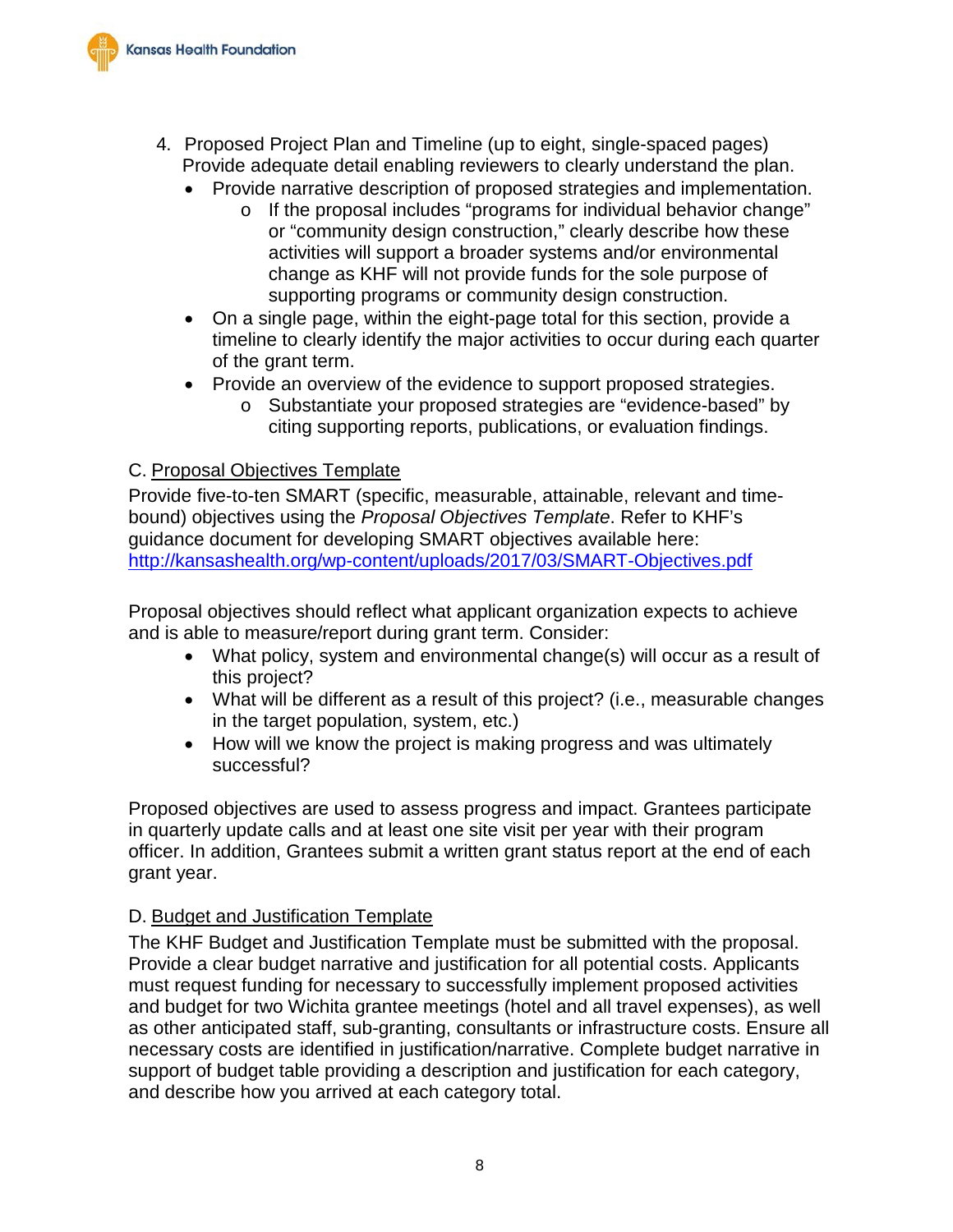

#### E. Acknowledgement of Agreement Review

To ensure the applicant organization may accept a KHF grant, the application organization must submit a signed *Acknowledgement of Agreement Review*.

#### F. Financial Relationship Statement

To avoid potential conflicts of interest, applicant organization must disclose any financial relationships with tobacco companies by submitting a signed Financial Relationship Statement Template. KHF reserves the right to decline funding to organizations for which existing financial relationships appear to conflict with the goals of this RFP.

#### G. Overall Proposal Revenue Table Template (*if applicable*)

Applicants will complete this table only if other revenue sources support this specific funding request. Applicants will describe other pending or approved revenue supporting this effort. This is not a request for applicant's overall organizational budget.

#### H. Financial Documents (Required)

- IRS Form 990
- Most recent unaudited financial statement (balance sheet)
- Most recent audited financial statement

#### I. Letters of Support from Partnering Organizations

*If applicable,* letters of support from partnering organizations indicating their commitment to work with applicant on proposed project may be included and should speak to applicant's expertise, credibility and ability to lead and collaborate in the proposed space.

# **Proposal Requirement Checklist**

| <b>Document</b>                                              | Included? |
|--------------------------------------------------------------|-----------|
| <b>Cover Page</b>                                            |           |
| <b>Proposal Narrative</b>                                    |           |
| <b>Proposal Objectives Template</b>                          |           |
| <b>Budget and Justification Template</b>                     |           |
| <b>Acknowledgement of Agreement Review</b>                   |           |
| <b>Financial Relationship Statement</b>                      |           |
| <b>Overall Proposal Revenue Table Template</b>               |           |
| <b>Financial Documents</b>                                   |           |
| Support Letters from Partner Organization(s) - if applicable |           |